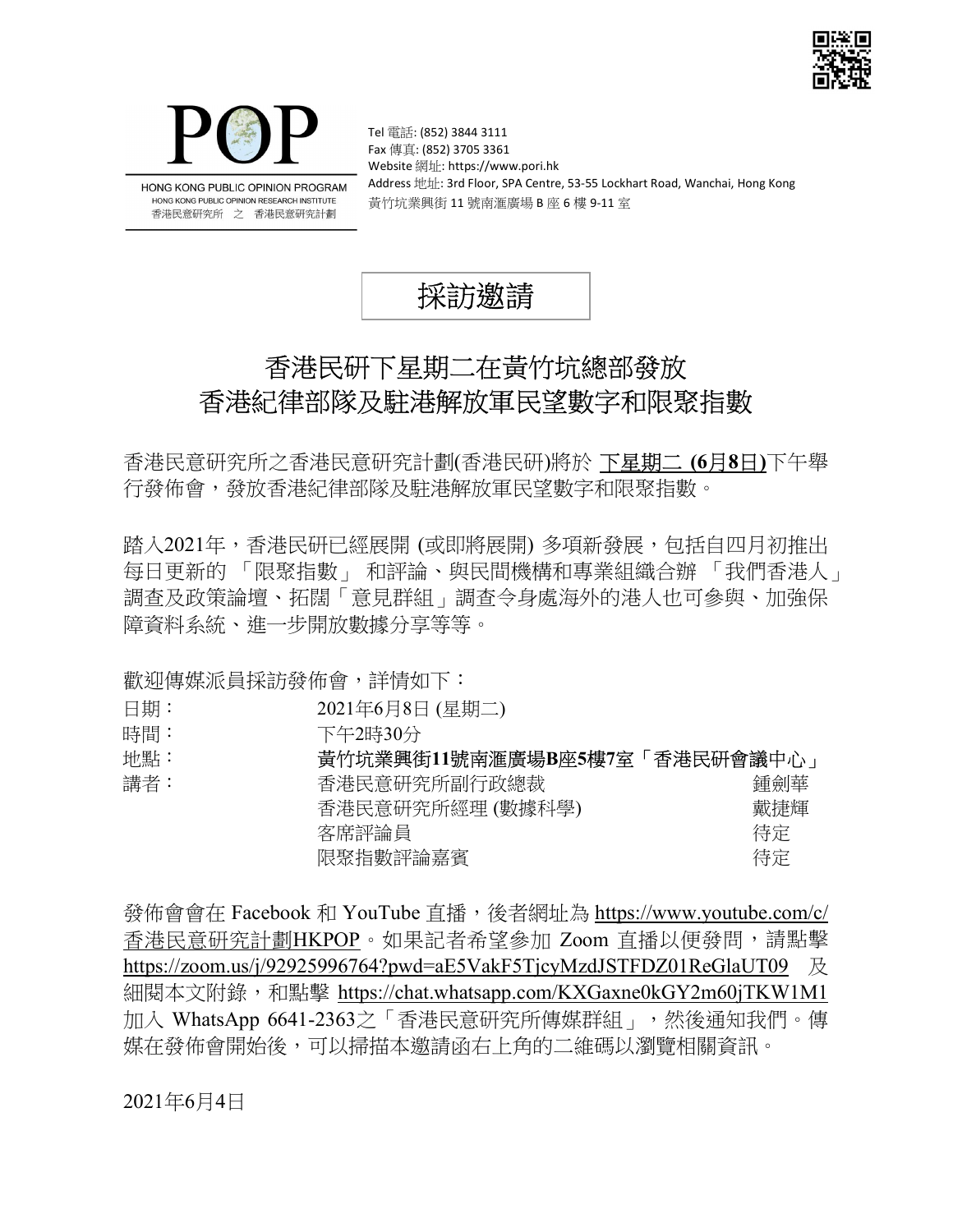



Tel 電話: (852) 3844 3111 Fax 傳真: (852) 3705 3361 Website 網址: https://www.pori.hk Address 地址: 3rd Floor, SPA Centre, 53-55 Lockhart Road, Wanchai, Hong Kong 黃竹坑業興街 11 號南滙廣場 B 座 6 樓 9-11 室

附錄

## 香港民研網上發佈會須知

1. 於發佈會開始十五分鐘前(即下午 2 時 15 分) 進入以下的 Zoom 會議室: https://zoom.us/j/92925996764?pwd=aE5VakF5TjcyMzdJSTFDZ01ReGlaUT 09

會議 ID:929 2599 6764

密碼:199935 ;或通過掃描右面的 QR 碼



- 2. 進入會議室前請根據你的姓名及所屬機構命名你的帳 戶。
- 3. 等待 Zoom 會議室主持人將你加入會議室。
- 4. 問答環節之前,將你的問題連同姓名和所屬機構提交給 Zoom 會議室主 持人;如果出現技術問題,您的問題可能會由會議主持人讀出。
- 5. 問答環節時, Zoom 會議室主持人會在即將輪到你提問時向你發出提示; 如果出現技術問題,主持人會讀出你的問題。
- 6. 在收到主持人的提示後,解除靜音提出問題。
- 7. 如果發言包括粗言穢語或人身攻擊,主持人將中斷你的發言。
- 8. 由於時間關係,講者未必能夠回答所有問題。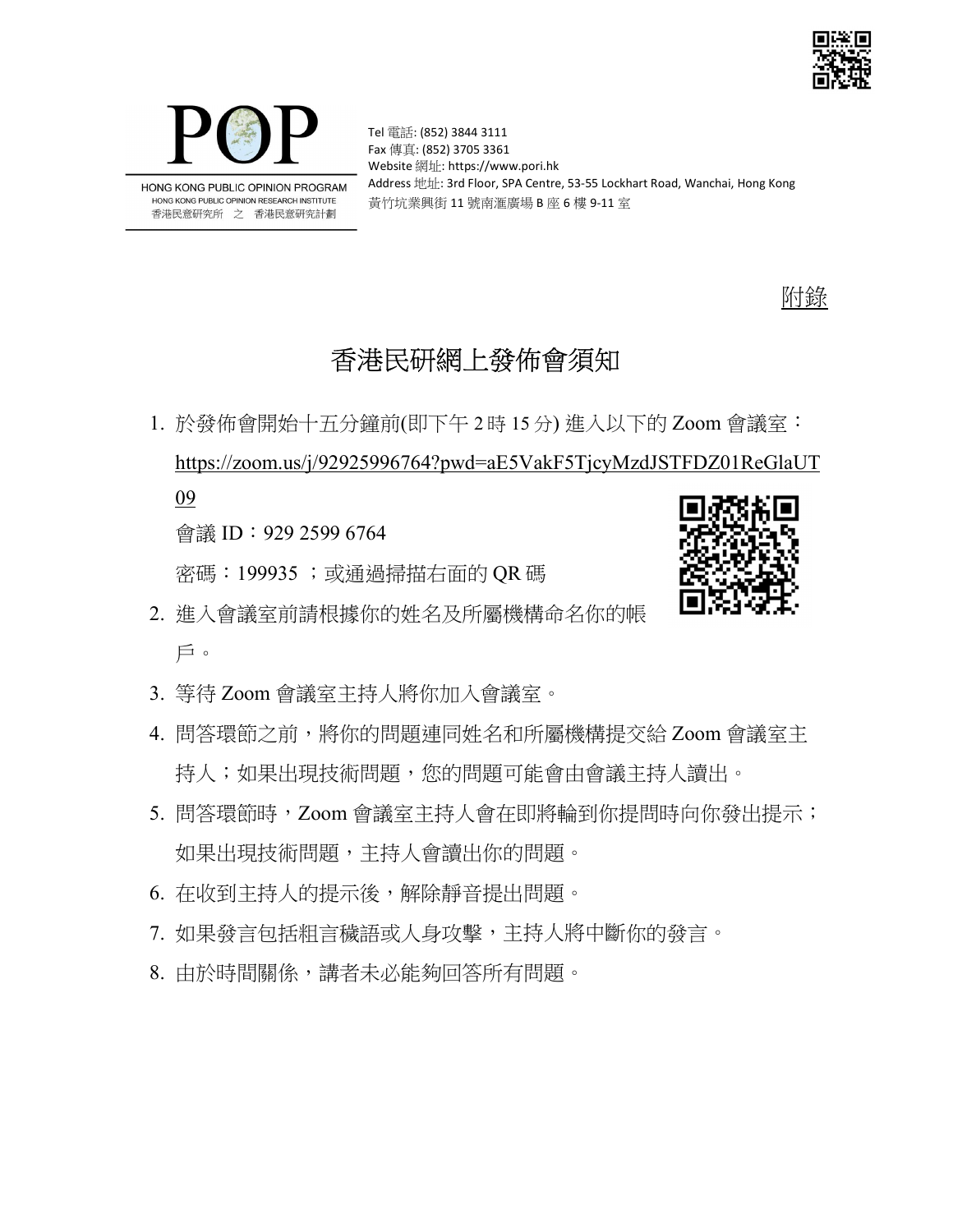



Tel 電話: (852) 3844 3111 Fax 傳真: (852) 3705 3361 Website 網址: https://www.pori.hk Address 地址: 3rd Floor, SPA Centre, 53-55 Lockhart Road, Wanchai, Hong Kong 黃竹坑業興街 11 號南滙廣場 B 座 6 樓 9-11 室

## Press Invitation

#### HKPOP will release next Tuesday the latest popularity figures of Hong Kong disciplinary forces and the PLA Hong Kong Garrison as well as GGPI in its Wong Chuk Hang Headquarters

The Hong Kong Public Opinion Program (HKPOP) under the Hong Kong Public Opinion Research Institute (HKPORI) will hold a press conference **next Tuesday (June 8) afternoon** to release the latest popularity figures of Hong Kong disciplinary forces and the PLA Hong Kong Garrison as well as the "Group Gathering Prohibition Index" (GGPI).

As we entered 2021, HKPOP has embarked, or will soon embark, on many new developments, including the daily release of our new "Group Gathering Prohibition Index" (GGPI) since early April with commentary, co-organizing "We Hongkongers" surveys and policy forums with civic groups and professional bodies, expanding "PopPanel" survey to enable Hong Kong people overseas to participate, enhancing the data protection system, further opening up data sharing, and so on.

Media is invited to send representatives to attend the press conference, details as follows:

| Date:     | June $8, 2021$ (Tuesday)                           |                                |  |
|-----------|----------------------------------------------------|--------------------------------|--|
| Time:     | $2:30 \text{ pm}$                                  |                                |  |
| Venue:    | "HKPORI Conference Center", Units 7, 5/F, Tower B, |                                |  |
|           | Southmark, 11 Yip Hing Street, Wong Chuk Hang      |                                |  |
| Speakers: | Kim-Wah Chung                                      | Deputy CEO, HKPORI             |  |
|           | Edward Tai                                         | Manager (Data Science), HKPORI |  |
|           | TBC                                                | <b>Guest Commentator</b>       |  |
|           | TBC                                                | <b>GGPI</b> Commentator        |  |

The event will be broadcast live via Facebook and YouTube at the following channel: https://www.youtube.com/c/香港民意研究計 HKPOP. Reporters who would like to Zoom and ask questions real-time, please click on https://zoom.us/j/92925996764?pwd=aE5VakF5TjcyMzdJSTFD Z01ReGlaUT09, read the appendix of this document carefully, and then click on the following weblink https://chat.whatsapp.com/KXGaxne0kGY2m60jTKW1M1 - to join the WhatsApp group "HKPORI Media Group" at 6641-2363 and then inform us. and then discuss the details. All press materials will be uploaded to our website as the press conference starts. Please scan the QR code at the top right corner of this document to access the information.

June 4, 2021